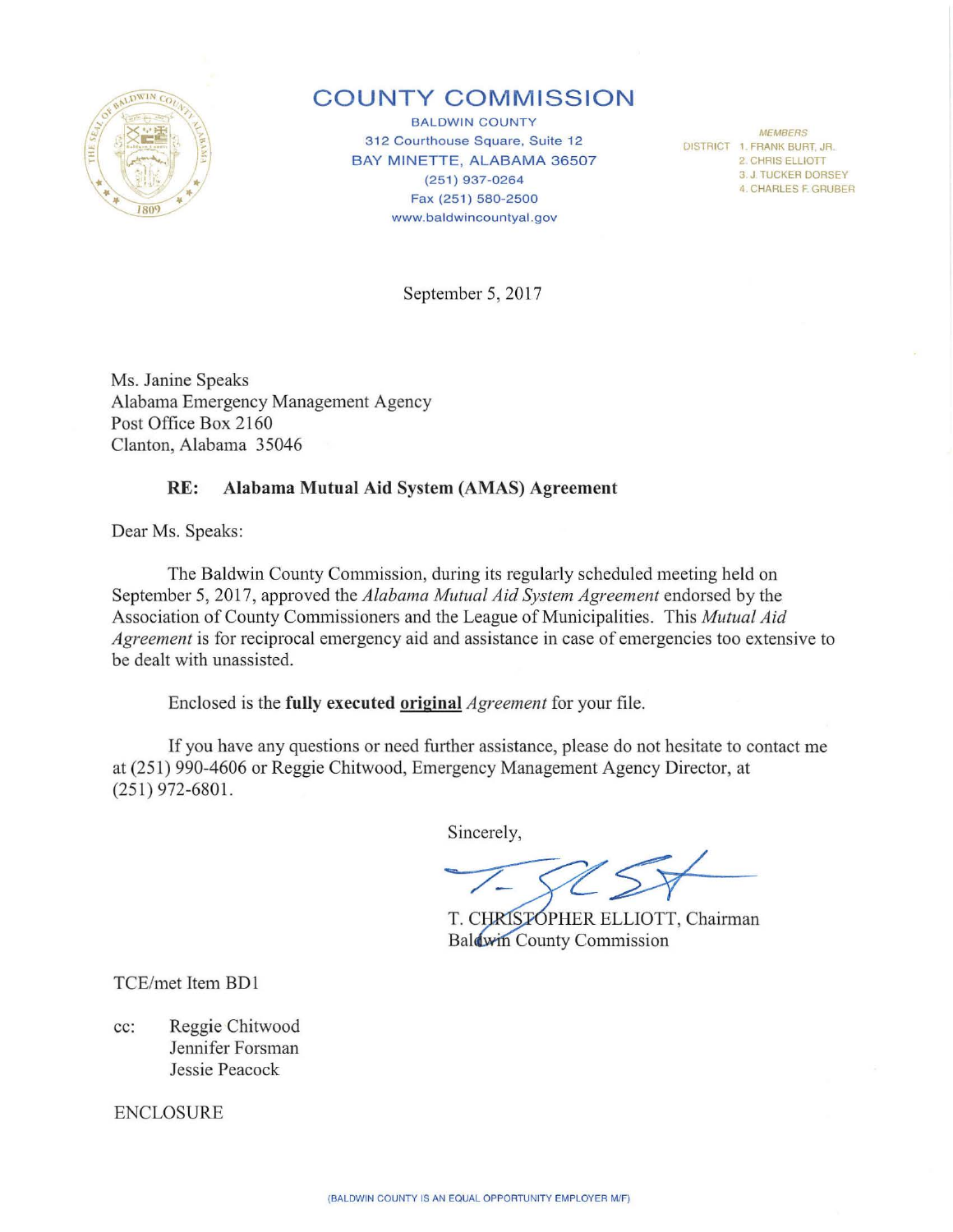# **AMAS**

# "Alabama Mutual Aid System"

## AGREEMENT

July 2017 Version

### ENDORSED BY:

### Association of County Commissioners of Alabama Alabama League of Municipalities

### Contact:

### Janine Speaks

General Counsel Alabama Emergency Management Agency

### 205.280.2209 Office

### 205.280.2394 Fax

Email: Janine.Speaks@ema.alabama.gov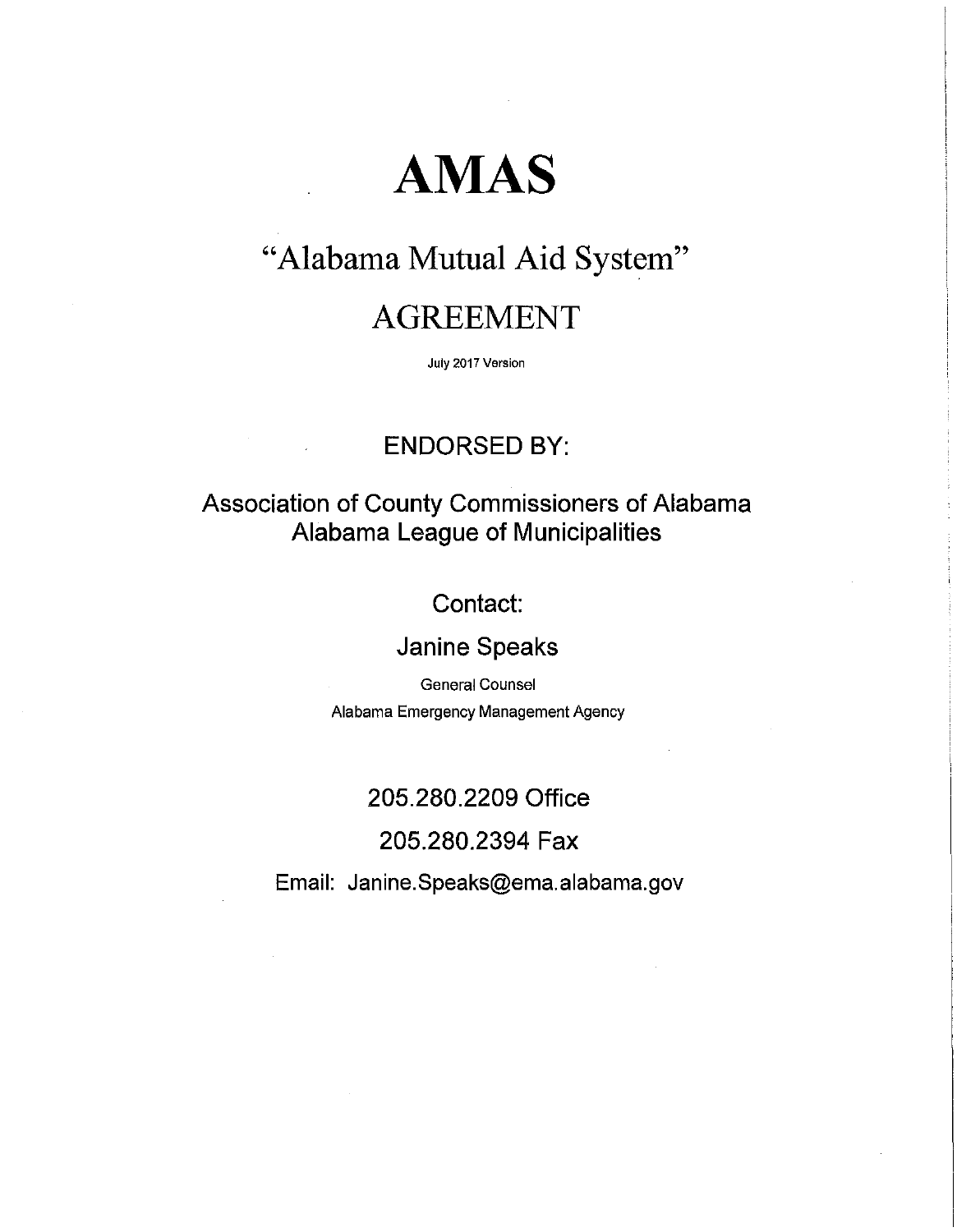#### **THIS AGREEMENT IS ENTERED INTO BETWEEN THE STATE OF ALABAMA, ALABAMA EMERGENCY MANAGEMENT AGENCY AND AMONG EACH POLITICAL SUB-DIVISION OF THE STATE THAT EXECUTES AND ADOPTS THE TERMS AND CONDITIONS CONTAINED HEREIN, BASED UPON THE FOLLOWING:**

**WHEREAS,** the State Emergency Management Act of 1955, as codified in Section 31-9-01 et seq. Code of Alabama (1975) as amended, hereinafter referred to as the "State Emergency Management Act", authorizes the state and its political subdivisions to develop and enter into mutual aid agreements for reciprocal emergency aid and assistance in case of emergencies too extensive to be dealt with unassisted; and

**WHEREAS,** the State Emergency Management Act sets forth details concerning powers, duties, rights, privileges, and immunities of political subdivisions of the state rendering outside aid; and

**WHEREAS,** the State Emergency Management Act, authorizes the State to enter into a contract on behalf of the State for the lease or loan to any political subdivision of the state any real or personal property of the state government or the temporary transfer or employment of personnel of the state government to or by any political subdivision of the state; and

**WHEREAS,** the State Emergency Management Act, authorizes the governing body of each political subdivision of the state to enter into such contract or lease with the state, accept any such loan, or employ such personnel, and such political subdivision may equip, maintain, utilize, and operate any such property and employ necessary personnel therefore in accordance with the purposes for which such contract is executed, and to otherwise do all things and perform any and all acts which it may deem necessary to effectuate the purpose for which such **contract was entered into; and** 

**WHEREAS,** the State Emergency Management Act, authorizes the Alabama Emergency Management Agency, hereinafter referred to as "State EMA", to make available any equipment, services, or facilities owned or organized by the state or its political subdivisions for use in the affected area upon request of the duly constituted authority of the area or upon the request of any recognized and accredited relief agency through such duly constituted authority; and

**WHEREAS,** the State Emergency Management Act, authorizes the State EMA to call to duty and otherwise provide, within or without the state, such support from available persormel, equipment, and other resources of state agencies and the political subdivisions of the state as may be necessary to reinforce emergency **management agencies in areas stricken by emergencies; and** 

**WHEREAS,** the State of Alabama is geographically vulnerable to hurricanes, tornadoes, freshwater flooding, sinkhole formations, and other natural disasters that in the past have caused severe disruption of essential human services and severe property damage to public roads, utilities, buildings, parks, and other government owned facilities; and

 $\rightarrow$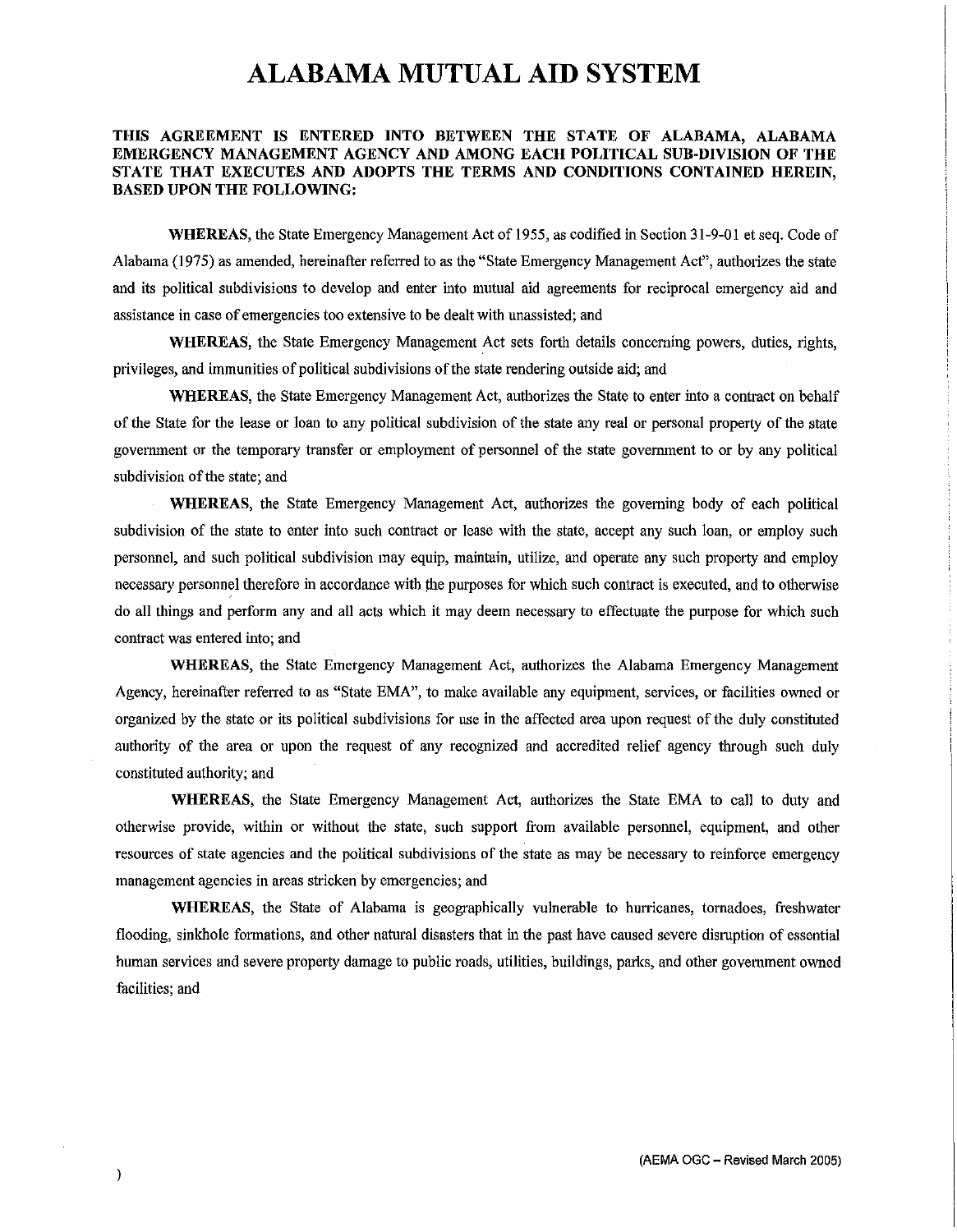WHEREAS, the Parties to this Agreement recognize that additional manpower and equipment may be needed to mitigate further damage and restore vital services to the citizens of the affected community should a disaster, whether by natural causes or as a consequence to an enemy attack, sabotage or hostile action occur; and

WHEREAS, to provide the most effective mutual aid possible, each participating political subdivision, intends to foster communications between the personnel of other political subdivisions by visits, compilation of asset inventories, exchange of information and development of plans and procedures to implement this Agreement;

WHEREAS, to provide the most effective mutual aid possible, all activities performed under this agreement are hereby recognized to be governmental functions, and thus enjoy immunity from liability for torts as provided by law, enumerated in subsection (a) of Section 31-9-16 Code of Alabama (1975) as amended. All persons responding under the operational control of the State EMA are recognized to be emergency management workers on the behalf of the State, for purposes of liability. Neither the State or the participatiog political subdivisions nor their employees, except in cases of willful misconduct, gross negligence or bad faith shall be liable for the death of or injury to persons or for damage to property when complying or attempting to comply with the statewide mutual aid system, enumerated in Subsection (b) of Section 31-9-16 Code of Alabama (1975) as amended.

#### NOW, THEREFORE, the Parties hereto agree as follows:

#### SECTION 1. DEFINITIONS

A. "AGREEMENT" - The Alabama Mutual Aid System Agreement for Emergency Response/Recovery. Political subdivisions of the State of Alabama may become a party to this Agreement by executing a copy of this Agreement and providing a copy with original signatures and authorizing resolution(s) to the State EMA. Copies of the agreement with original signatures and copies of authoriziog resolutions shall be filed and maintained at the State EMA in Clanton, Alabama. For the purposes of this Agreement, a Volunteer Fire Department/Association and/or a Mutual Aid team composed of volunteer members, as defined below, are not considered a political subdivision. Such Volunteer Associations are deemed "sub-contractors" to the political subdivisions that have secured such volunteer services for the purposes of fulfilling that political subdivisions obligations agreed to in this instrument.

B. "EMERGENCY MANAGEMENT WORKER" (RESPONDER) - An emergency management worker is defined as anyone possessing special skills, qualifications, training, knowledge and experience in the public or private sectors that would be beneficial to a participating political subdivision io response to a locally declared emergency as defined in any applicable law or ordinance or authorized drill or exercises; and who is requested and/or authorized to respond. Under this definition, an emergency management worker may or may not be required to possess a license, certificate, permit or other official recognition for their expertise in a particular field or area of knowledge. An emergency management worker could include, but is in no way limited to, the following regardless of compensation: law enforcement officers, fire fighters, emergency medical services personnel, physicians, nurses, other public health personnel, emergency management personnel, public works personnel, local emergency debris removal teams, those persons with specialized equipment operations skills or training or any other skills needed to provide aid in a declared emergency.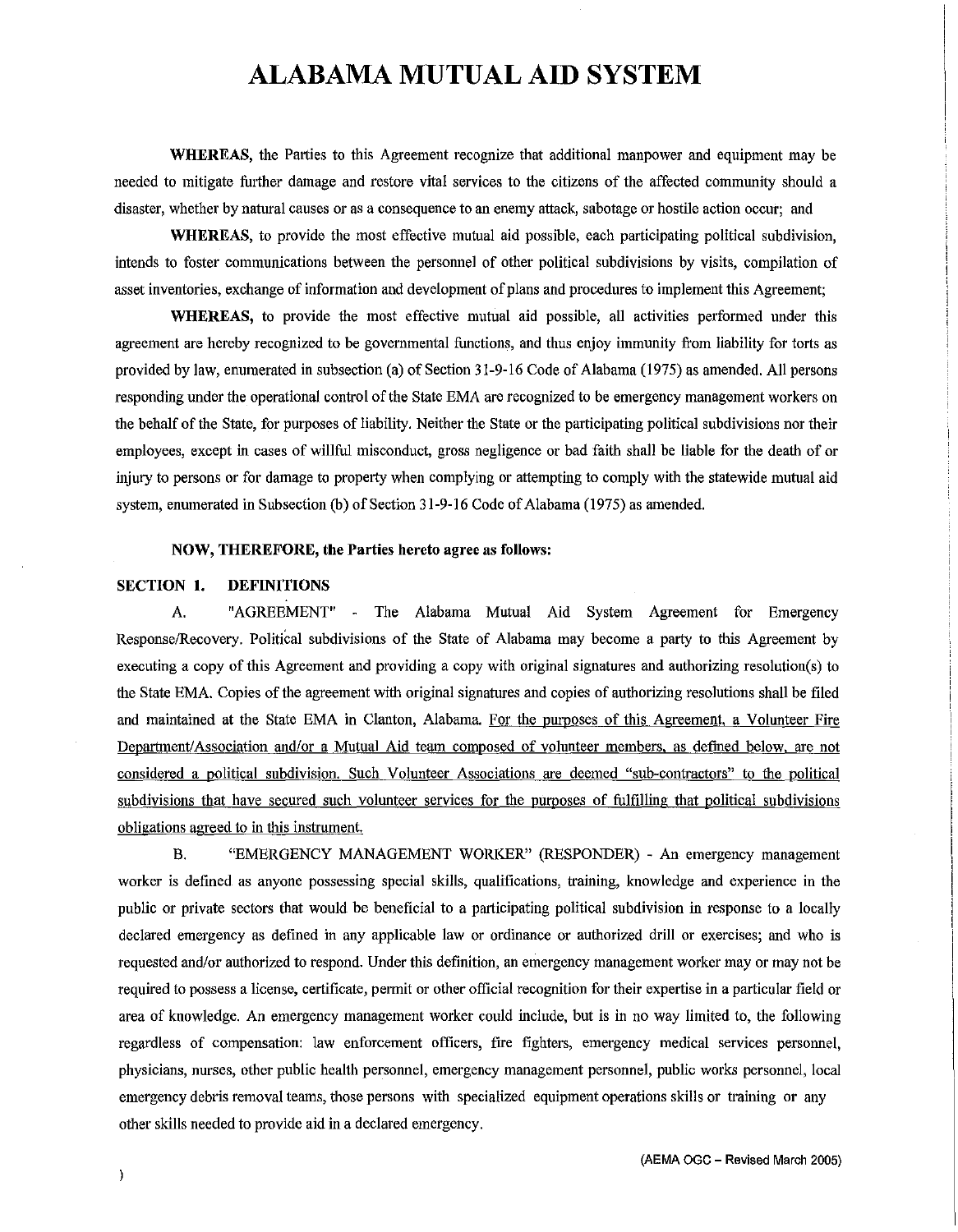C. "VOLUNTEER MEMBER" - An emergency management worker, which is not personally compensated for· their local emergency response duties and/or labor performed within the jurisdiction of their residence or employment. As a condition of their appointment as a recognized task force team member, Volunteer Members agree to waive any claim to personal compensation from the responding political subdivision or reimbursement from State EMA.

D. "REQUESTING POLITICAL SUBDIVISION" - The participating political subdivision entity requesting aid in the event of an emergency. Each requesting political subdivision shall coordinate requests for state or federal emergency response assistance through its local EMA director or designee.

E. "ASSISTING POLITICAL SUBDIVISION" - The participating political subdivision entity furnishing equipment, services and/or manpower to the requesting political subdivision.

F. "AUTHORIZED REPRESENTATIVE" - An employee(s) or official of a participating political subdivision authorized in writing by that government to request, offer, or provide assistance under the terms of this Agreement. The list of authorized representatives for the participating political subdivision executing this Agreement shall be attached as Appendix A to the executed copy of the Agreement supplied to the State EMA, and shall be updated as needed by each participating political subdivision.

G. "STATE EMA" - Alabama Emergency Management Agency, Clanton, Alabama.

1-1. "FEMA" - Federal Emergency Management Agency, Washington, D.C.

I. "EMERGENCY" - Any occurrence, or threat thereof, whether natural, or caused by man, in war or in peace, which results or may result in substantial injury or harm to the population or substantial damage to or loss of property.

J. "DISASTER" - Any natural, technological, or civil emergency that causes damage of sufficient severity and magnitude to result in a proclamation of a State of Emergency by the Governor, or a Declaration signed by the President of the United States.

K. "PARTICIPATING POLITICAL SUBDIVISION" - The governmental entity within the borders of the State of Alabama, which executes this Alabama Mutual Aid System Agreement and supplies a complete, executed copy to the State EMA.

L. "NON-PROFIT ORGANIZATION" - A non-profit organization, corporation or other legal entity as defined by state law whose mission is to provide an emergency response function to the general public for no monetary compensation (volunteer) as defined in §6-5-336 Code of Alabama 1975, as amended.

M. "PERIOD OF ASSISTANCE" - The period of time beginning with the departure of any personnel of the Assisting political subdivision from any point for the purpose of traveling to the requesting political subdivision's jurisdiction in order to provide assistance and ending upon the return of all personnel and equipment of the assisting political subdivision, after providing the assistance requested, to their residence or regular place of work, whichever occurs first. The period of assistance shall not include any portion of the trip to the requesting political subdivision or the return trip from the requesting political subdivision during which the personnel of the

 $\lambda$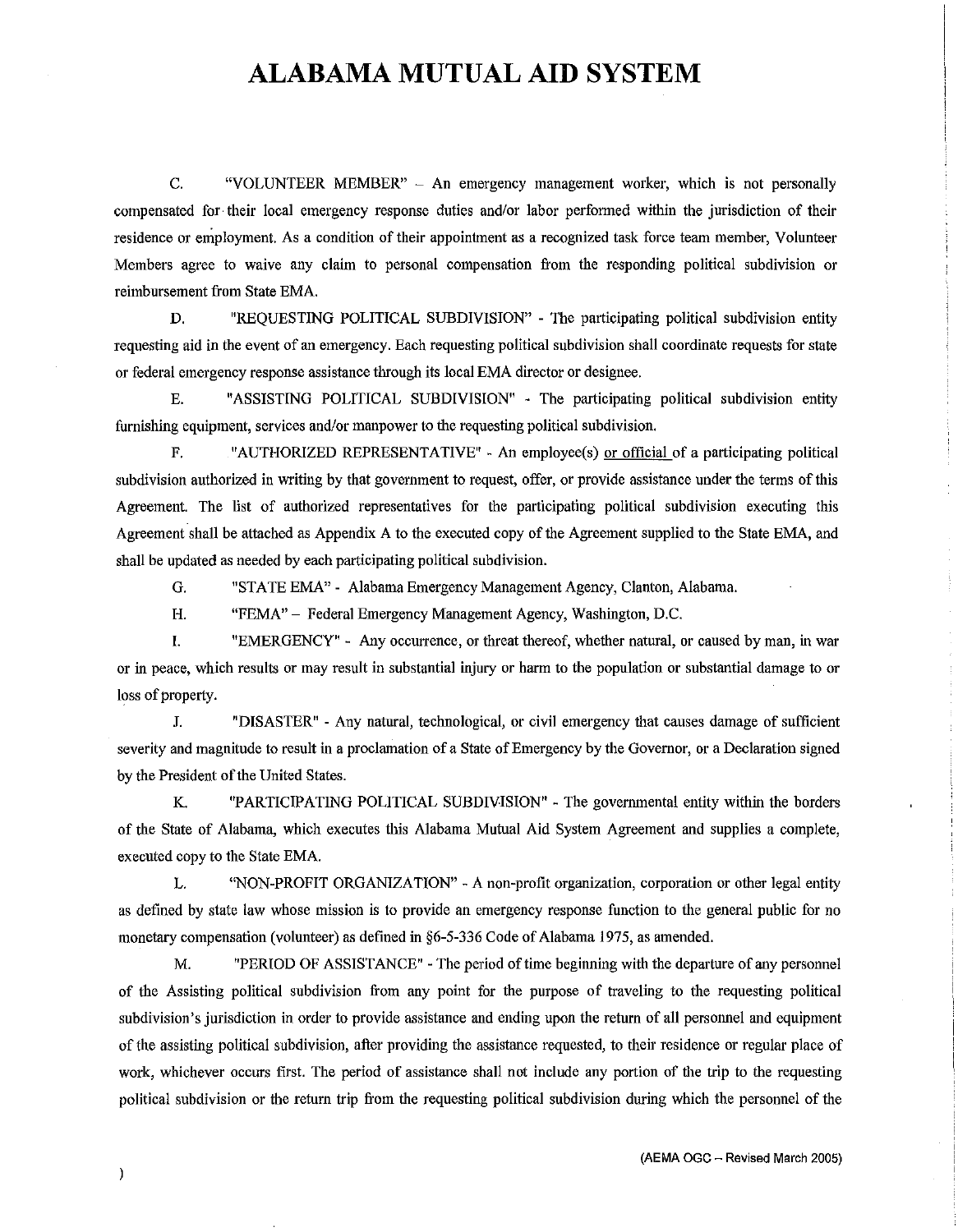assisting political subdivision are engaged in a course of conduct not reasonably necessary for their safe arrival at or return from the Requesting political subdivision.

N. "WORK OR WORK-RELATED PERIOD" - Any period of time in which either the personnel or equipment of the assisting political subdivision are being used by the requesting political subdivision to provide assistance and for which the requesting political subdivision will reimburse the assisting political subdivision. Specifically included within such period of time are rest breaks when the personnel of the Assisting political subdivision will return to active work within a reasonable time. Specifically excluded from such period of time are breakfast, lunch, and dinner breaks.

#### **SECTION 2. RESPONSIBILITIES**

It shall be the responsibility of each participating political subdivision with jurisdiction over and responsibllity for the local emergency management agency within that certain subdivision to do the following:

- a. Identify potential hazards that could affect the participant using an identification system common to all participating jurisdictions.
- b. Conduct joint planning, intelligence sharing and threat assessment development with contiguous participating political subdivisions, and conduct joint training at least biennially.
- c. Identify and inventory the current services, equipment, supplies, personnel and other resources related to planning, prevention, mitigation, and response and recovery activities of the participating political subdivision.
- d. Adopt and put into practice the standardized incident management system approved by the State EMA.

#### **SECTION 3. PROCEDURES**

Requests for assistance under this Agreement shall be limited to emergency public safety events that exceed the resources of the local jurisdiction, thus creating the need for outside assistance. Should a political subdivision exceed available resources within their jurisdiction and/or those resources provided by other political subdivisions or private entities through pre-existing local or regional mutual aid agreements or compacts; then such participating political subdivisions may request mutual aid assistance from the State EMA.

When a participating political subdivision either becomes affected by, or is under imminent threat of, an emergency or disaster, it may invoke emergency related mutual aid assistance by an official request communicated in writing to the State EMA. The official request shall be made by resolution by the appropriate governing body of 1he participating political subdivision or by an authorized representative(s). The request shall be submitted to the State EMA by the local emergency management director. Such procedures are essential to the continuity and efficiency of operation and compliance is critical. Request for mutual aid assistance under this agreement may be communicated to the State EMA orally, provided such request is reduced to writing, properly executed and transmitted to the State EMA as soon as practical.

 $\lambda$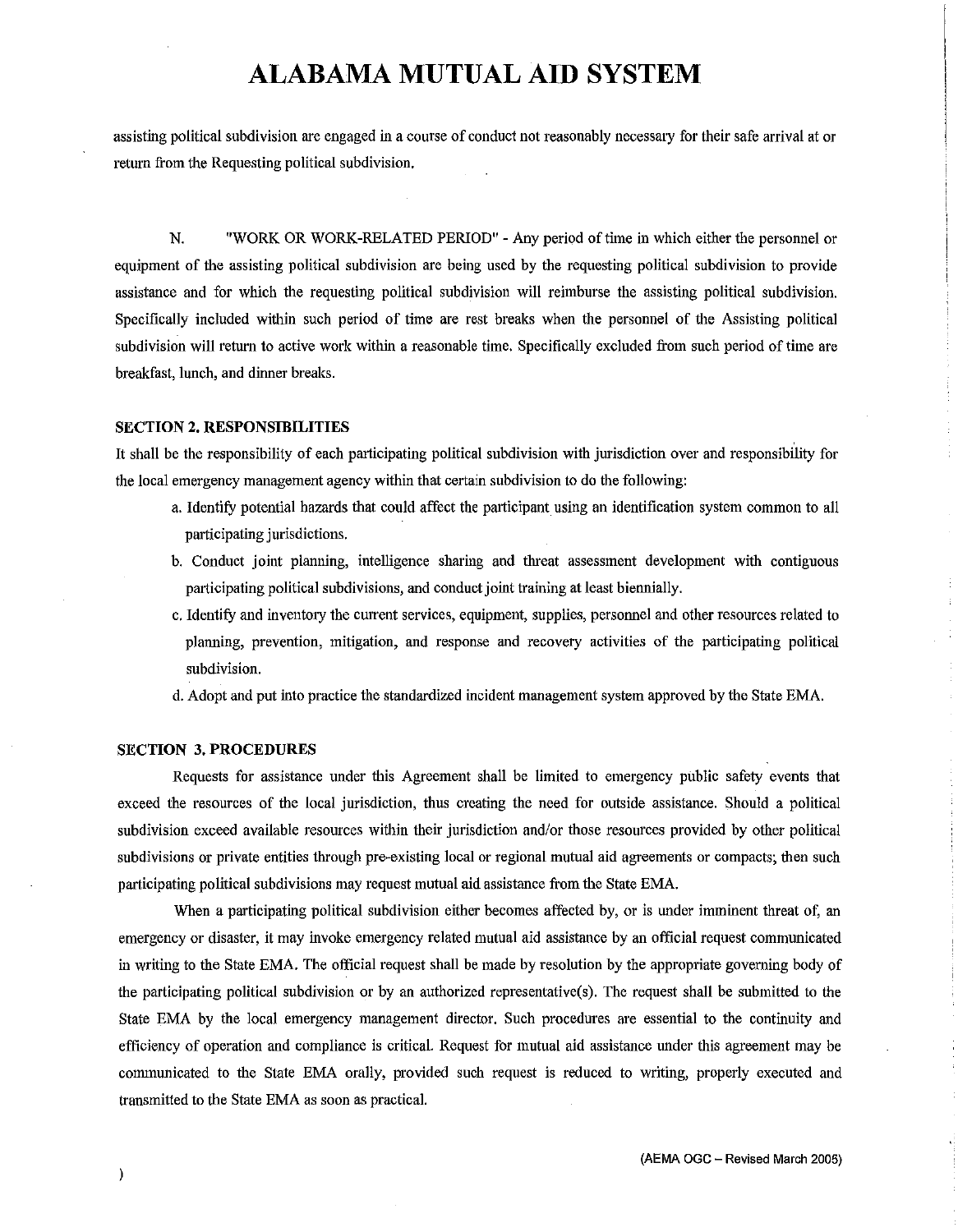#### A. ASSESSMENT OF AVAILABILITY OF RESOURCES AND ABILITY TO RENDER ASSISTANCE

- When contacted by the State EMA, the governing body of any participating political subdivision agree to assess their government's situation to determine available personnel, equipment and other resources

All participating political subdivisions shall render assistance to the extent personnel, equipment and resources are available. Each participating political subdivision agrees to render assistance in accordance with the terms of this Agreement to the fullest extent possible. When the appropriate governing body or its authorized representative(s) determines that their participating political subdivision has available personnel, equipment or other resources, they shall so notify the State EMA, and provide the information listed below. The State EMA shall, upon response from sufficient participating parties to meet the needs of the requesting political subdivision, notify the authorized representative of the requesting political subdivision and provide them with the following information, to the extent known:

1. A complete description of the personnel, equipment, and materials to be furnished to the requesting political subdivision;

2. The estimated length of time the personnel, equipment, and materials will be available;

3. The areas of experience and abilities of the personnel and the capability of the equipment to be furnished;

4. The name of the person or persons to be designated as supervisory personnel; and

5. The estimated time when the assistance provided will arrive at the location designated by the authorized representative of the requesting political subdivision.

#### M!SCELLANOUS PROCEDURES:

*[Refer to the Alabama Mutual Aid System Concept of Operations, (Current Version; AEMA).]* 

#### **SECTION 4. REIMBURSABLE EXPENSES**

The terms and conditions governing reimbursement for any assistance provided under this agreement shall be in accordance with the following provisions.

A. PERSONNEL - During the period of assistance, the assisting political subdivision shall continue to pay its employees according to its then prevailing ordinances, rules, and regulations. The State EMA shall from any available source, reimburse at a rate of I 00% the assisting political subdivision for all direct and indirect payroll costs and expenses incurred during the period of assistance, including, but not limited to, employee pensions and benefits, and the pro rata portion of the cost for workman's compensation insurance, as determined by Generally Accepted Accounting Principles (GAAP). State EMA is prohibited from granting reimbursement for overtime payroll costs, unless such compensation is in accordance with payroll policies previously established for normal day to day non-disaster activities. Volunteers, as defined in Section 1, will not be reimbursed for labor performed while participating under this agreement. While providing services to the requesting political subdivision, employees of the assisting political subdivision shall remain as employees of their respective agency while responding to, or

 $\lambda$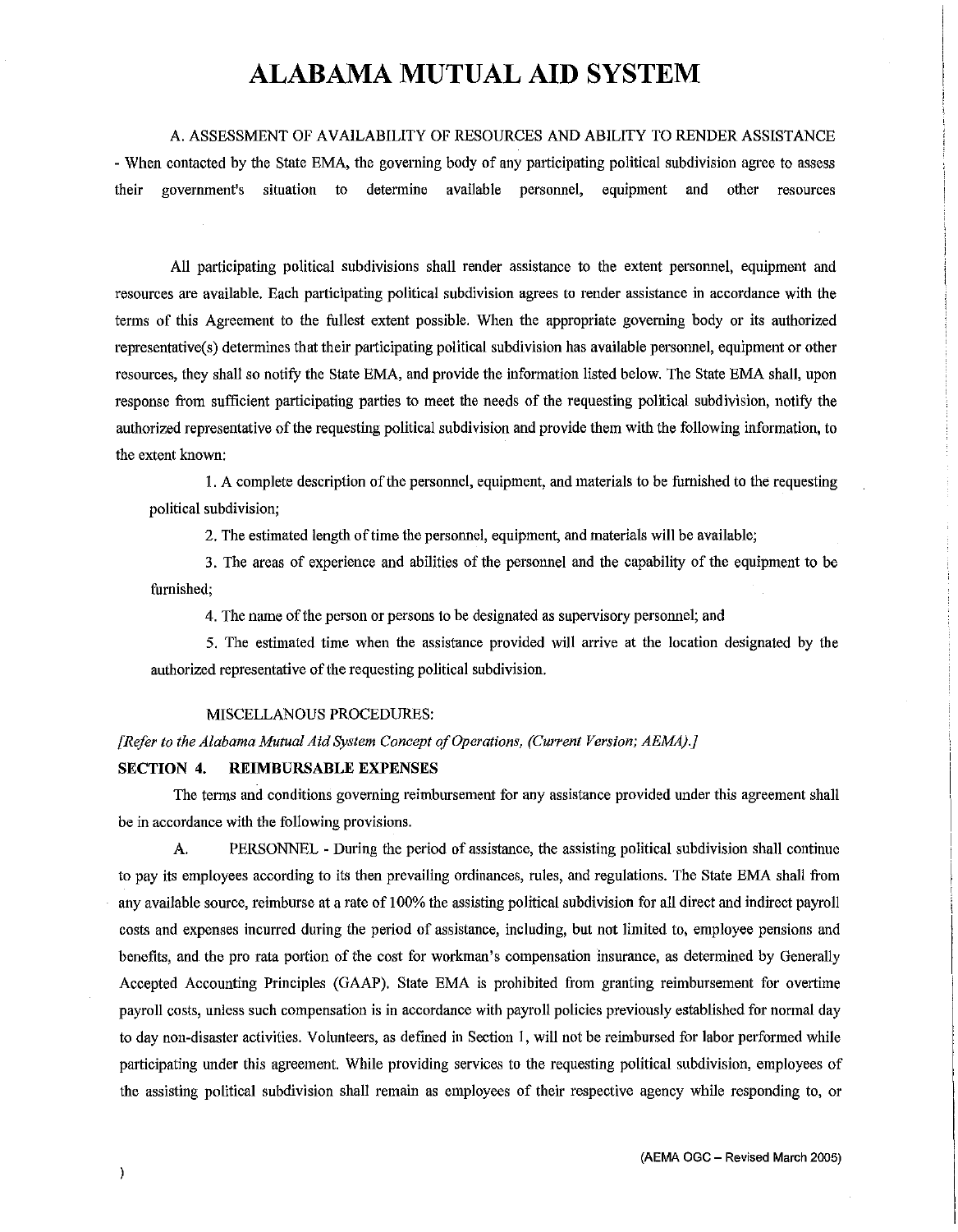performing an emergency mutual aid function on behalf of the State EMA and until which time the emergency management worker is relieved offurther emergency mutual aid responsibility by a duly authorized official.

B. EQUIPMENT - Unless otherwise agreed to as provided herein, the assisting political subdivision shall be reimbursed by any available source, or by the State EMA, for the use of its equipment during the period of assistance according to the pre-established FEMA hourly rate cost codes, the actual replacement, operation, and maintenance expenses incurred or the rental rate blue-book for construction equipment if approval by the State EMA or FEMA. The assisting political subdivision shall pay for all repairs to its equipment as determined necessary by its on-site supervisor(s) to maintain such equipment in safe and operational condition. In the event replacement of equipment becomes necessary, State EMA shall not reimburse any replacement cost(s) incurred above the current fair market value of the equipment at issue. At the request of the assisting political subdivision, fuels, miscellaneous supplies, and minor repairs may be provided by the State EMA, if practical. The total equipment charges to the State EMA shall be reduced by the total value of the fuels, supplies, and repairs furnished by the State EMA and by the amount of any insurance proceeds received by the assisting political subdivision.

C. MATERIALS AND SUPPLIES - Unless otherwise agreed to as provided herein, the assisting political subdivision shall be reimbursed for all materials and supplies used or damaged during the period of assistance, except for the costs of equipment, fuel and maintenance materials, labor and supplies, which shall be included in the equipment rate established in 3 .B. above, unless such damage is caused by gross negligence, willful and wanton misconduct, intentional misuse, or recklessness of the assisting political subdivision's personnel. The assisting political subdivision's personnel shall use reasonable care under the circumstances in the operation and control of all materials and supplies used by them during the period of assistance. The measure of reimbursement shall be determined in accordance with 44 CFR 206.228. In the alternative, the parties may agree that the State EMA will replace, with like kind and quality as determined by the assisting political subdivision, the materials and supplies used or damaged. If such an agreement is made, it shall be reduced to writing and transmitted to the State EMA.

D. RECORD KEEPING - The assisting political subdivision shall maintain records and submit invoices for reimbursement direct to the STATE EMA using a format commonly used by the State of Alabama or required by FEMA publications, including 44 CFR Part 13 and applicable Office of Management and Budget Circulars. State EMA finance personnel shall provide information, directions, and assistance for record keeping to assisting political subdivision personnel.

E. PAYMENT - The assisting political subdivision shall bill the State EMA for all reimbursable expenses with an itemized invoice as soon as practicable after the expenses are incurred, but not later than forty ( 40) calendar days following the period of assistance, unless the deadline for identifying damage is extended in accordance with 44 CFR Part 206. The State EMA shall pay the bill, or advise of any disputed items, not later than forty ( 40) calendar days following the billing date. Should State EMA fail to reimburse an assisting political subdivision within forty (40) days following the date the political subdivision applies for such reimbursement, such political subdivision shall no longer be required to fulfill the requirements of this agreement until such reimbursement is made by the State EMA. These time frames may be modified by mutual agreement.

 $\big)$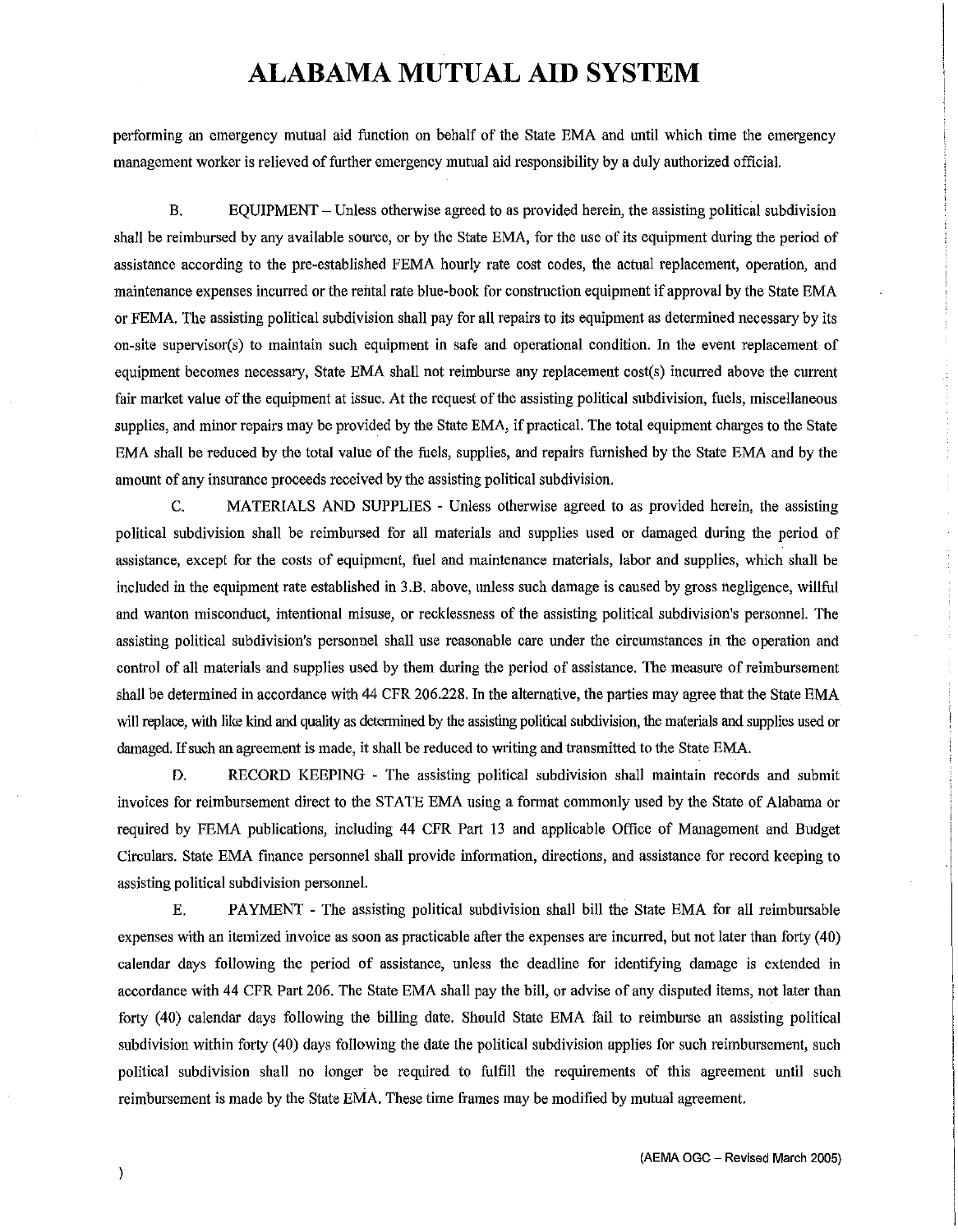#### F. PAYMENT BY OR THROUGH THE ALABAMA EMERGENCY MANAGEMENT AGENCY

- The State EMA may reimburse the assisting political subdivision for all actual and necessary travel and subsistence expenses for personnel providing assistance pursuant to the request of the State EMA.

The assisting political subdivision shall be responsible for making written request to the State EMA for reimbursement of travel and subsistence expenses. The assisting political subdivision's written request should be submitted as soon as possible, not to exceed forty (40) days after expiration of the period of assistance. The State EMA shall provide a written response to said requests within forty ( 40) days of actual receipt. In the event that an affected jurisdiction requests assistance without forwarding said request through the State EMA, or an assisting political subdivision provides assistance without having been requested by the State EMA to do so, the State EMA shall not be liable for reimbursement of any of the cost(s) of assistance incurred. The State EMA may serve as the eligible entity for requesting reimbursement of eligible costs from FEMA. Any costs to be so reimbursed by or through the State EMA shall be determined in accordance with 44 CFR 206.228. The State EMA may authorize applications for reimbursement, of eligible costs for the non-federal share portion, from the undeclared disaster portion, of the Governor's Contingency Fund created in accordance with Section 36-13-1 et seq. Code of Alabama (1975) as amended, or by any other legally authorized appropriation or fund. Such applications shall be evaluated pursuant to rules established by the State EMA, and may be funded only to the extent of available state or federal funds.

#### **SECTION 5. INSURANCE**

Each participating political subdivision shall bear the risk of its own actions, as it does with its day-to-day operations, and determine for itself what kinds of insurance, and in what amounts, it should carry. If a participating political subdivision is insured, its file shall contain a letter from its insurance carrier(s) stating in affect that insurance coverage will follow the employee or volunteer, their vehicles and their agency's liability npon leaving its local jurisdiction. If a participating political subdivision is self-insured, its file shall contain a copy of a resolution authorizing its self-insurance program. Specifically, regarding workman's compensation liability of self-insured parties, evidence of a certificate of self-insurance, with a resolution reflecting such status, and a copy of which must be attached to the executed copy of this Agreement, which is filed with the State EMA. Each Assisting political subdivision shall be solely responsible for determining that its insurance is current and adequate prior to providing assistance under this agreement. The amount of reimbursement from the State EMA or the requesting political subdivision shall be reduced by the amount of any insurance proceeds to which the assisting political subdivision is entitled as a result of losses experienced in rendering assistance pursuant to this Agreement.

#### **SECTION 6. LIABILITY**

To the extent permitted by law, including those in accordance with Section 31-9-16 and Section 11-93-2 Code of Alabama (1975) as amended, and without waiving sovereign immunity, or those limitations provided by law, each political subdivision to this Agreement shall be responsible for any and all claims, demands, suits, actions, damages, and causes of action related to or arising out of or in any way connected with its own actions, and the

(AEMA OGC - Revised March 2005)

 $\,$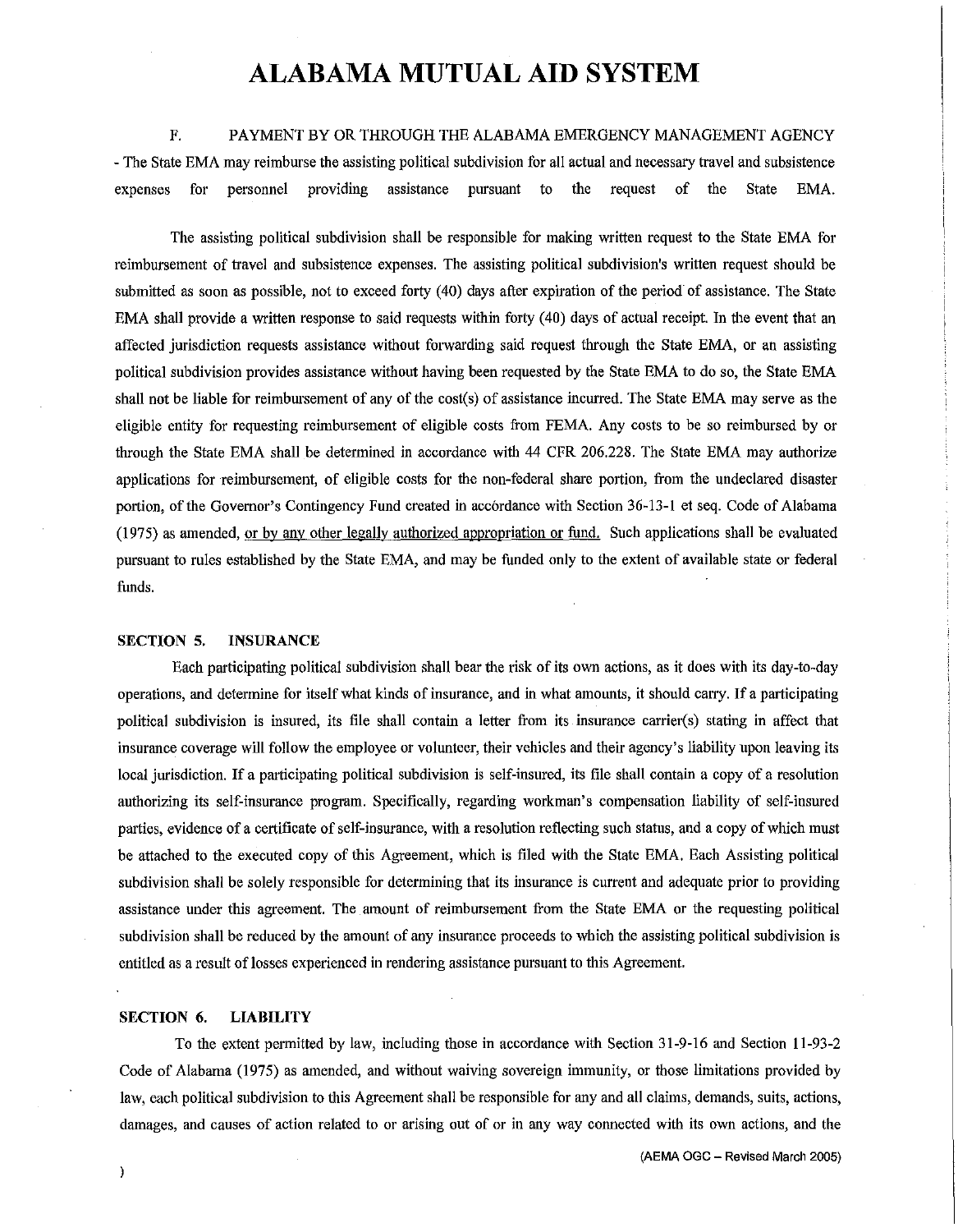actions of its personnel, in providing mutual aid assistance rendered or performed pursuant to the terms and conditions of this agreement.

#### **SECTION** 7. **LENGTH OF TIME FOR EMERGENCY RESPONSE**

The duration of response to said state of emergency, declared by the requesting political subdivision, is limited to 72 hours (3) days. It may be extended, if necessary.

#### **SECTION 8. TERM**

This Agreement shall be in effect for one (I) year from the date hereof and shall automatically be renewed in successive one (!) year terms unless terminated in writing by the participating political subdivision. Notice of such termination shall be made in writing and shall be served personally or by registered mail upon the Director, State EMA, which shall provide copies to all other participating parties. Written notification shall be submitted no later than sixty (60) days prior the requested date of termination.

#### **SECTION 9. EFFECTIVE DATE OF THIS AGREEMENT**

This Agreement shall be in full force and effect upon approval by the participating political subdivision and upon proper execution hereof.

#### **SECTION 10. ROLE OF ALABAMA EMERGENCY MANAGEMENT AGENCY**

The responsibilities of the State EMA under this Agreement are to:(!) request mutual aid on behalf of a participating political subdivision, under the circumstances identified in this Agreement; (2) coordinate the provision of mutual aid to a requesting political subdivision, pursuant to the provisions of this Agreement; (3) serve as the eligible entity for requesting reimbursement of eligible costs from the Alabama Department of Finance upon a proclaimed State of Emergency, or from the U.S. Department of Homeland Security, FEMA, and/or all other supporting federal agencies upon a presidential disaster declaration; (4) serve as central depository for executed Agreements; and (5) maintain a current listing of participating political subdivisions with their authorized representative and contact information, and to provide a copy of the listing to each of the participating political subdivisions on an annual basis during the second quarter of the calendar year.

#### **SECTION 11. SEVERABILITY; EFFECT ON OTHER AGREEMENTS**

Should any portion, section, or subsection of this Agreement be held to be invalid by a court of competent jurisdiction, that fact shall not affect or invalidate any other portion, section or subsection; and the remaining portions of this Agreement shall remain in full force and affect without regard to the section, portion, or subsection or power invalidated.

In the event that any parties to this agreement have entered into other mutual aid agreements, or inter-local agreements, pursuant to Section 31-9-9 et seq. Code of Alabama (1975) as amended, those parties agree that said agreements are superseded by this agreement only for emergency management assistance and activities performed in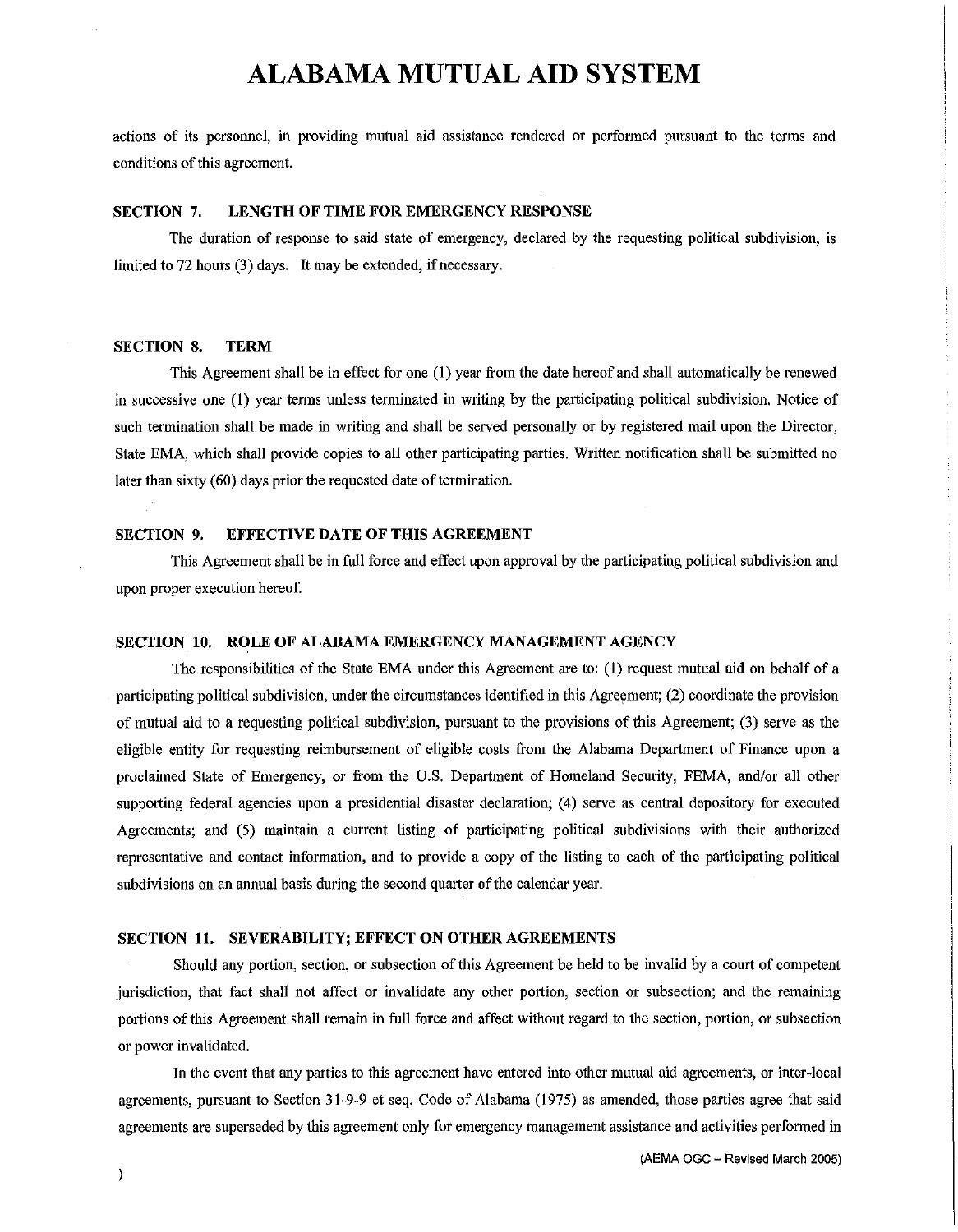catastrophic emergencies pursuant to this agreement. In the event that two or more parties to this agreement have not entered into another mutual aid agreement, and the parties wish to engage in mutual aid, then the terms and conditions of this agreement shall apply unless otherwise agreed between those parties.

#### **SECTION 12. MISCELLANEOUS:**

Capacity - Each political subdivision that has entered into this agreement represents and warrants to the other as follows:

A. That it is a legal government entity duly organized and in good standing pursuant to all applicable laws, rules and regulations. That each has full power and capacity to enter into this agreement, to perform and to conclude the same including the capacity, to the extent applicable, to grant, convey and/or transfer; areas, assets, facilities, properties, (both real and personal), permits, consents and authorizations and/or the full power and right to acquire and accept the same.

B. That to the extent required, each political subdivision has obtained the necessary approval of its governing body or board and a resolution or other binding act has been duly and properly enacted by such governing body or board authorizing this agreement and said approval has been reduced to writing and certified or attested by the appropriate official of the political subdivision.

C. That each political subdivision has duly authorized and empowered a representative to execute this agreement on their respective behalf and the execution of this agreement by such representative fully and completely binds the political subdivision to the terms and conditions hereof.

D. That absent fraud, the execution of this agreement by a representative of the political subdivision shall constitute a certification that all such authorizations for execution exist and have been performed and the other political subdivision shall be entitled to rely upon the same.

E. That each political subdivision represents and warrants to the other that there is no litigation, claim or administrative action threatened or pending or other proceedings to its knowledge against it which would have an adverse impact upon this transaction or upon either's ability to conclude the transaction or perform pursuant to the terms and conditions of this agreement.

F. That each political subdivision has obtained any and all required permits, approvals and/or authorizations from third parties to enable it to fully perform pursuant to this agreement.

Third political subdivision - It is the intent of the parties hereto that there shall be no third political subdivision beneficiaries to this agreement.

Final Integration - This Agreement constitutes the entire agreement of the parties, as a complete and fmal integration thereof with respect to its subject matter. All written or oral understandings and agreements heretofore had between and among the parties are merged into this Agreement, which alone fully and completely expresses their understandings. No representation, warranty, or covenant made by any political subdivision which is not contained in this Agreement or expressly referred to herein has been relied on by any political subdivision in entering into this Agreement.

 $\mathcal{Y}$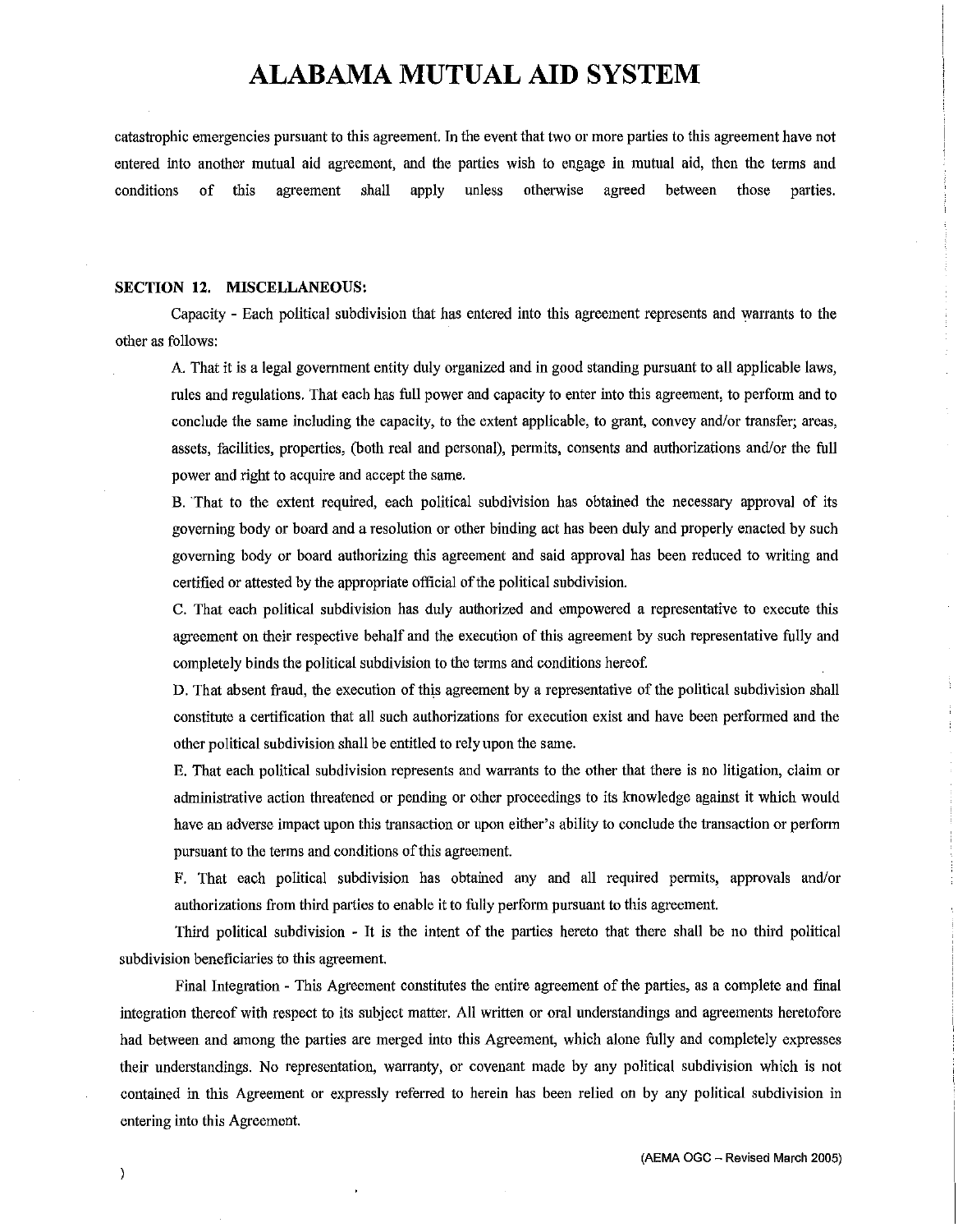Force Majeure - Neither political subdivision to this agreement shall hold the other political subdivision responsible for damages or delay in performance caused by acts of God, strikes, lockouts or other circumstances beyond the reasonable control of the other or the other political subdivision's employees, agents or contractors.

Amendment in Writing - This Agreement may not be amended, modified, altered, changed, terminated, or waived in any respect whatsoever, except by a further agreement in writing, properly executed by all the parties.

Binding Effect - This agreement shall bind the parties and successors.

Construction - This Agreement shall be construed in its entirety according to its plain meaning and shall not be construed against the political subdivision that provided or drafted it.

Mandatory and Permissive - "Shall", "will", and "agrees" are mandatory; "may" is permissive.

Governing Laws - The laws of the State of Alabama shall govern the validity of this Agreement, the construction of its terms, the interpretation of the rights, the duties of the parties, the enforcement of its terms, and all other matters relating to this Agreement.

Prohibition on Assignment and Delegation - No political subdivision to this Agreement may assign its interests or obligations hereunder without the written consent of all other parties hereto obtained in advance of any such assignment or delegation. No such assignment or delegation shall in any manner whatsoever relieve any political subdivision from its obligations and duties hereunder and such assigning or delegating political subdivision shall in all respects remain liable hereunder irrespective of such assignment or delegation.

Waiver - Non-enforcement of any provision of this agreement by either political subdivision shall not constitute a waiver of that provision, nor shall it affect the enforceability of that provision or of the remaining terms and conditions of the agreement.

 $\mathcal{E}$